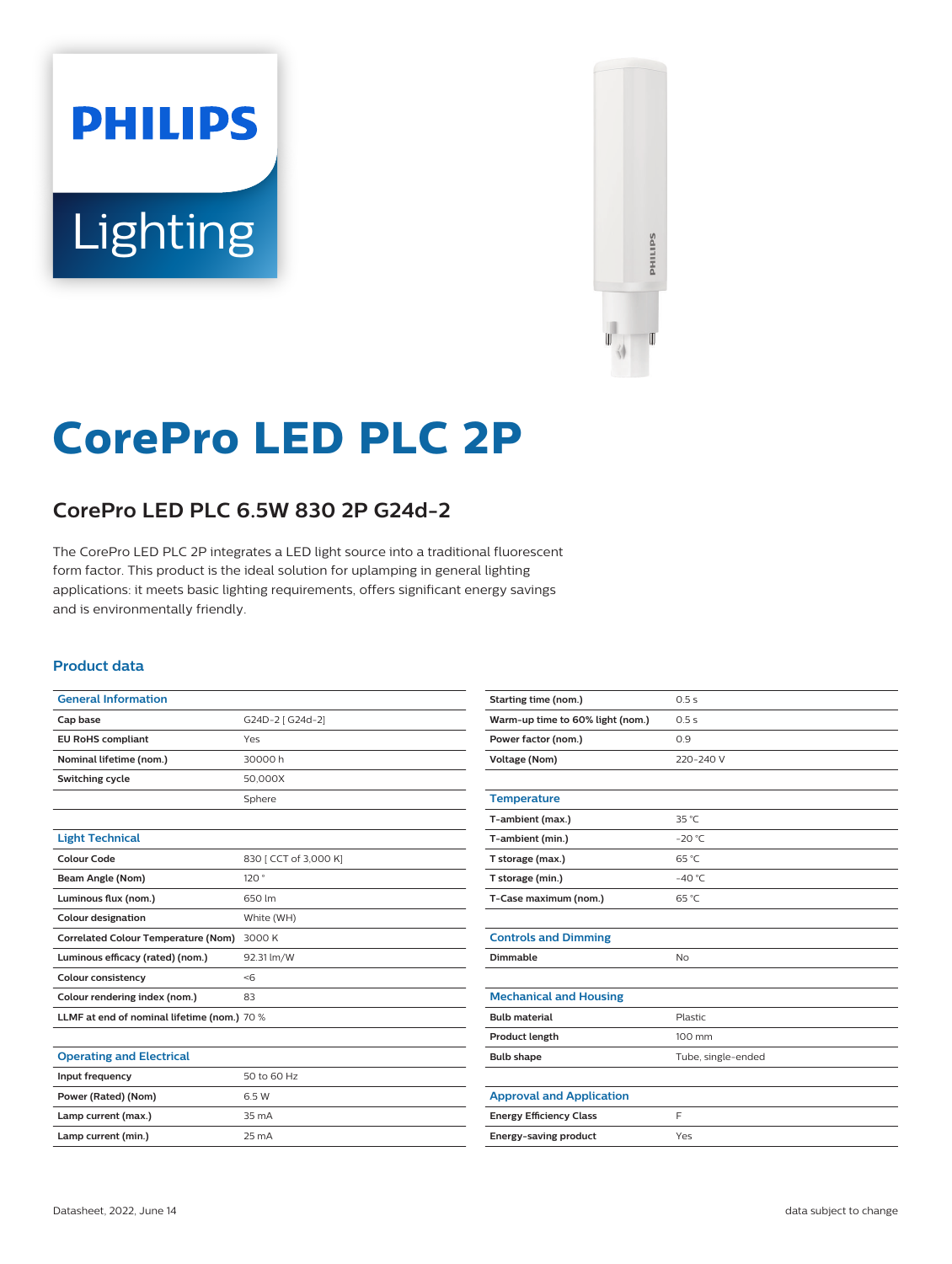# **CorePro LED PLC 2P**

| Approval marks                           | TUV CE marking RoHS compliance KEMA Keur |  |  |
|------------------------------------------|------------------------------------------|--|--|
|                                          | certificate                              |  |  |
| Energy consumption kWh/1,000 hours 7 kWh |                                          |  |  |
|                                          | 403556                                   |  |  |
|                                          |                                          |  |  |
| <b>Product Data</b>                      |                                          |  |  |
| Full product code                        | 871869654127200                          |  |  |
| Order product name                       | CorePro LED PLC 6.5W 830 2P G24d-2       |  |  |
|                                          |                                          |  |  |

| EAN/UPC - product                 | 8718696541272 |
|-----------------------------------|---------------|
| Order code                        | 54127200      |
| SAP numerator - quantity per pack |               |
| Numerator - packs per outer box   | 10            |
| <b>SAP</b> material               | 929001201402  |
| SAP net weight (piece)            | 0.077 kg      |
|                                   |               |

#### **Dimensional drawing**



| Product                  | D1 | D <sub>2</sub> | <b>A1</b>                                | A <sub>2</sub> | A3 |
|--------------------------|----|----------------|------------------------------------------|----------------|----|
| CorePro LED PLC 6.5W 830 |    |                | 24.3 mm 28.4 mm 105.8 mm 125 mm 147.6 mm |                |    |
| 2P G24d-2                |    |                |                                          |                |    |

#### **CorePro LED PLC 6.5W 830 2P G24d-2**

#### **Photometric data**



CalcuLuX Photometrics 4.5 Philips Lighting B.V. Page: 1/1

**LEDtube PLC 100mm 7W G24D-2 830 650lm**



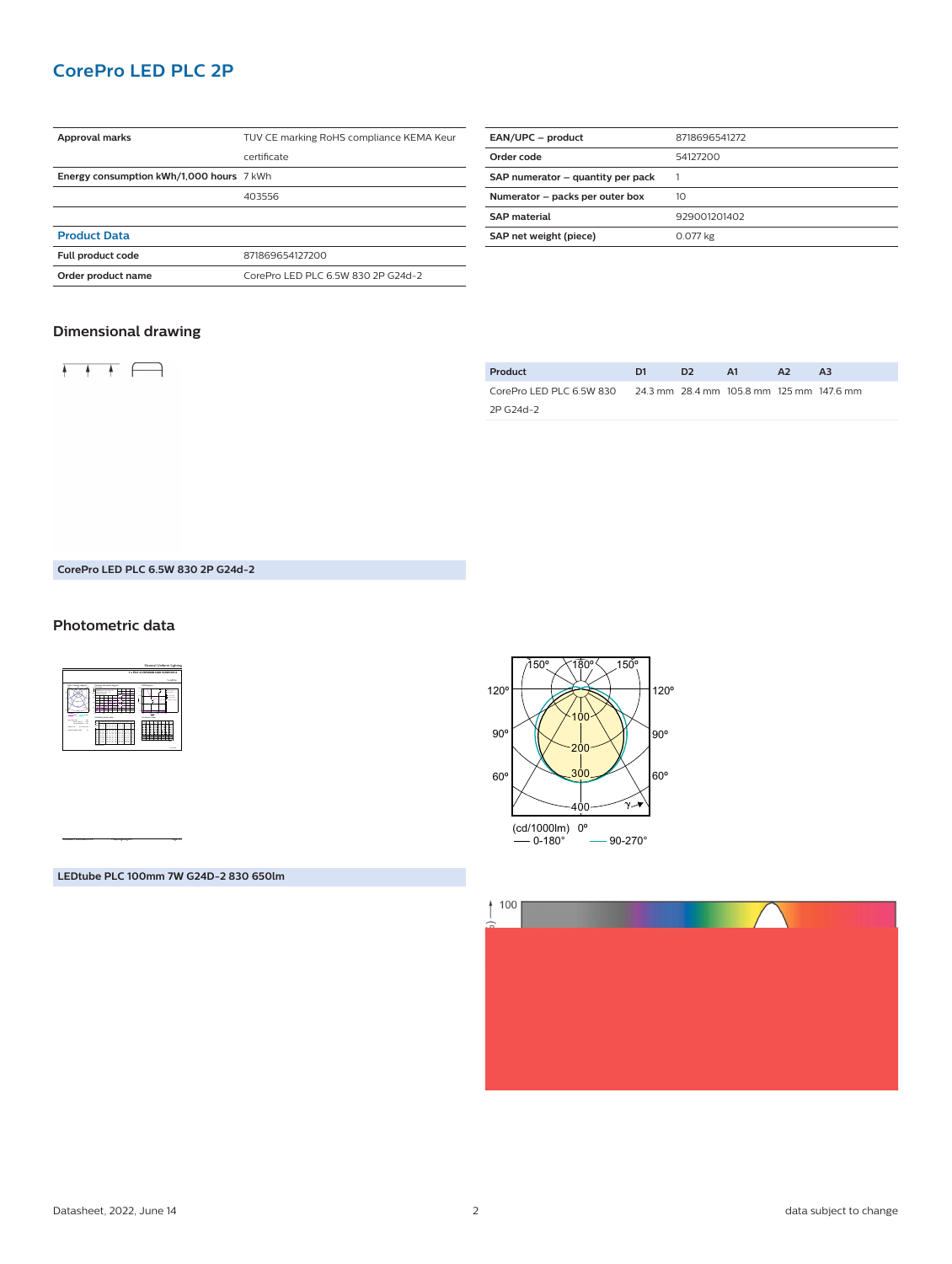# **CorePro LED PLC 2P**

**Lifetime**







**LEDtube PLC 100mm 7W G24D-2 830 650lm**



Lumen in % 70 80 75 85 90 95 100 0 10000 20000 Burning hours 30000 40000 50000

**LEDtube PLC 100mm 7W G24D-2 830 650lm**

Lumen (%) 94% Tc(°C) 65 75 85 70 80 95% 96% 97% 98% 99% 100% 93% 92%

**LEDtube PLC 100mm 7W G24D-2 830 650lm**

**LEDtube PLC 100mm 7W G24D-2 830 650lm**